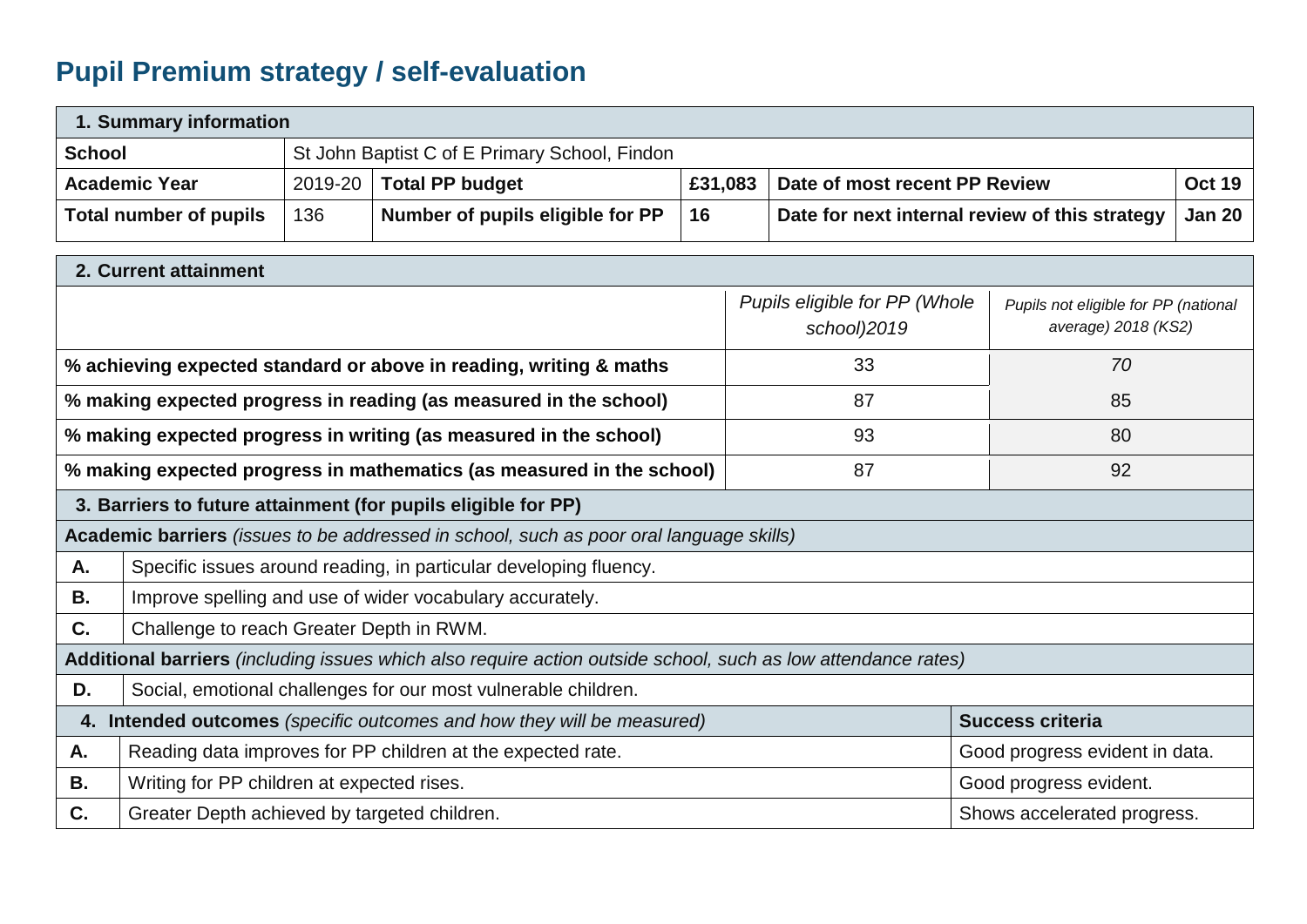| 5. Review of expenditure                                                          |                                  |                                                                                                                                   |                                                                                                                               |                              |  |  |  |  |
|-----------------------------------------------------------------------------------|----------------------------------|-----------------------------------------------------------------------------------------------------------------------------------|-------------------------------------------------------------------------------------------------------------------------------|------------------------------|--|--|--|--|
| <b>Previous Academic Year</b>                                                     |                                  | 2018 - 2019 Review                                                                                                                |                                                                                                                               |                              |  |  |  |  |
| i. Quality of teaching for all                                                    |                                  |                                                                                                                                   |                                                                                                                               |                              |  |  |  |  |
| <b>Action</b>                                                                     | <b>Intended</b><br>outcome       | Estimated impact: Did you meet the<br>success criteria? (Include impact on<br>pupils not eligible for PP, if appropriate).        | <b>Lessons learned</b><br>(and whether you will continue with this approach)                                                  | <b>Cost</b>                  |  |  |  |  |
| 1:1 teacher funded                                                                | <b>Raised results</b><br>in KS2. | RWM for PP in $KS2 = 50\%$ 2 out 4<br>children. 25% attained GD in RWM                                                            | Good support. Costs may limit this intervention<br>next year.                                                                 | 2,861                        |  |  |  |  |
| 1. TA class support<br>2. Teacher time to<br>track PP provision<br>and impact     | Good progress<br>for PP children | See summary of data and review of<br>provision map. Although attainment<br>impacted by 50% of PP being on the SEN<br>register.    | Impact evident and will continue next year.                                                                                   | 22,012<br>1,749              |  |  |  |  |
| ii. Targeted support                                                              |                                  |                                                                                                                                   |                                                                                                                               |                              |  |  |  |  |
| <b>Action</b>                                                                     | <b>Intended</b><br>outcome       | <b>Estimated impact:</b> Did you meet the<br>success criteria? (Include impact on<br>pupils not eligible for PP, if appropriate). | <b>Lessons learned</b><br>(and whether you will continue with this approach)                                                  | <b>Cost</b>                  |  |  |  |  |
| <b>Learning Mentor</b>                                                            | Social emotional<br>support      | Feedback from children and parents<br>positive. Reports given to Pastoral<br>Committee.                                           | High quality input. Supporting children and<br>parents when they need it. Funding to continue                                 | Included<br>in TA<br>support |  |  |  |  |
| <b>Play Therapy</b><br>Ed Psychologist<br>oversight for<br><b>Learning Mentor</b> | Social emotional<br>support      | Play Therapy reports reviewed by<br>Governors shows improvement and<br>feedback from pupils, staff and parents<br>supports this   | Reports and feedback from pupils and parents<br>show positive impact and so effective use of<br>funding. Funding to continue. | 2,184<br>300                 |  |  |  |  |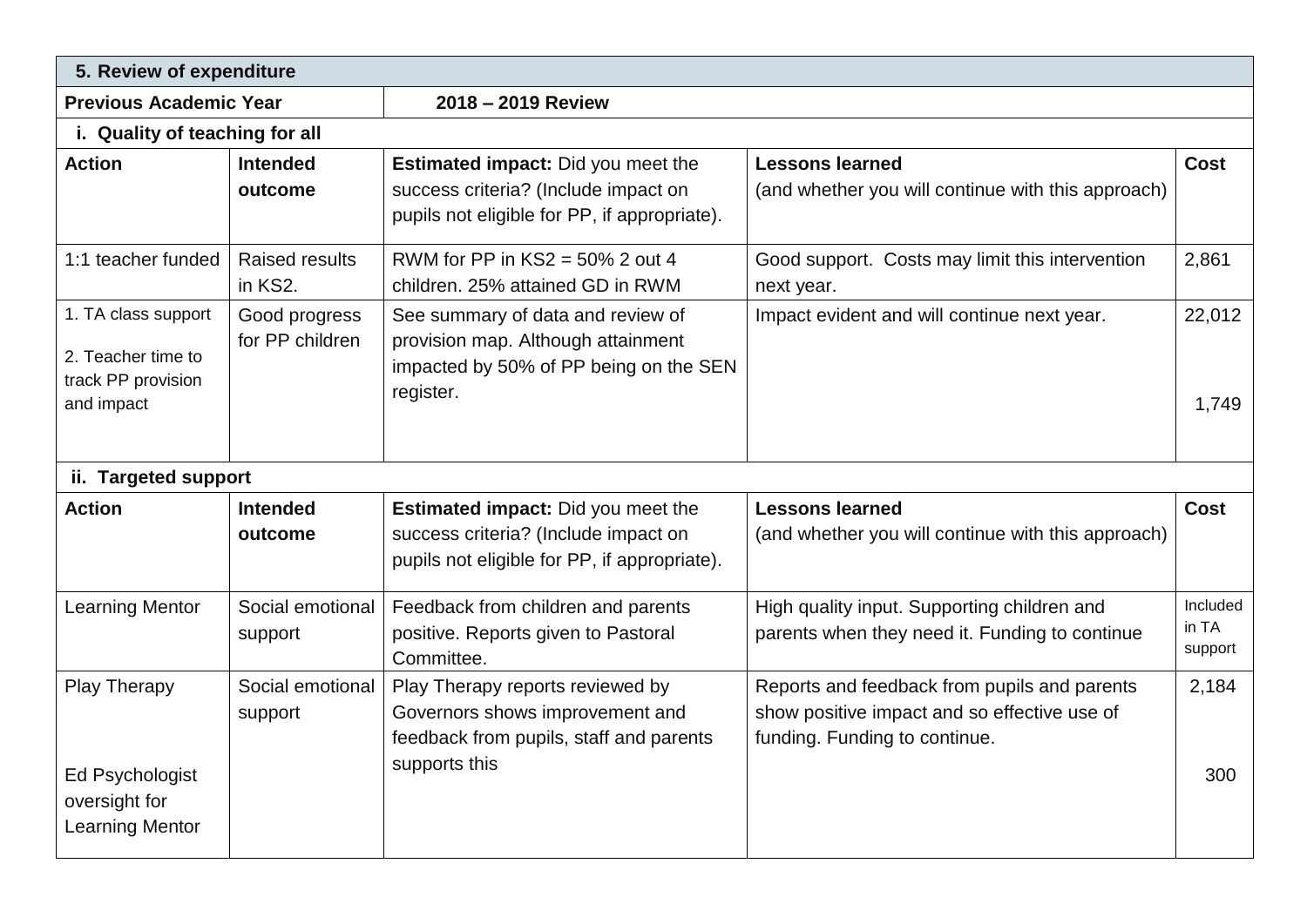| iii. Other approaches                                                                                                                                              |                                                   |                                                                                                                                   |                   |                                                                                |  |                                                             |             |
|--------------------------------------------------------------------------------------------------------------------------------------------------------------------|---------------------------------------------------|-----------------------------------------------------------------------------------------------------------------------------------|-------------------|--------------------------------------------------------------------------------|--|-------------------------------------------------------------|-------------|
| <b>Action</b>                                                                                                                                                      | <b>Intended</b><br>outcome                        | <b>Estimated impact:</b> Did you meet the<br>success criteria? (Include impact on<br>pupils not eligible for PP, if appropriate). |                   | <b>Lessons learned</b><br>(and whether you will continue with this approach)   |  |                                                             | <b>Cost</b> |
| <b>Resources for PP</b><br>Engagement and<br>improvement<br>children                                                                                               |                                                   | PP children felt engaged and part of the<br>community.                                                                            |                   | Important part of inclusive practice                                           |  |                                                             | 1,776       |
|                                                                                                                                                                    |                                                   |                                                                                                                                   |                   |                                                                                |  |                                                             |             |
| 6. Planned expenditure<br>Academic year                                                                                                                            | 2019 - 2020 Plan                                  |                                                                                                                                   |                   |                                                                                |  |                                                             |             |
| support and support whole school strategies<br>i. Quality of teaching for all                                                                                      |                                                   | The three headings enable you to demonstrate how you are using the Pupil Premium to improve classroom pedagogy, provide targeted  |                   |                                                                                |  |                                                             |             |
| <b>Action</b>                                                                                                                                                      | <b>Intended</b><br>outcome                        | What is the evidence and<br>rationale for this choice?                                                                            |                   | How will you ensure it is<br>implemented well?                                 |  | When will you review<br>implementation?                     |             |
| <b>Teaching Assistant</b><br>support with range<br>of interventions<br>including Speech<br>and language,<br>Precision training,<br>Phonics support,<br><b>ILPs</b> | To raise<br>attainment in<br>Maths and<br>English | Analysis of need looking at<br>school Provision Map and<br>Pupil premium data tracker.                                            | TA <sub>s</sub> . | Pupil progress meetings<br>between SLT and teachers<br>as well as teachers and |  | Termly. Final review<br>Autumn 2020 after data<br>collated. |             |